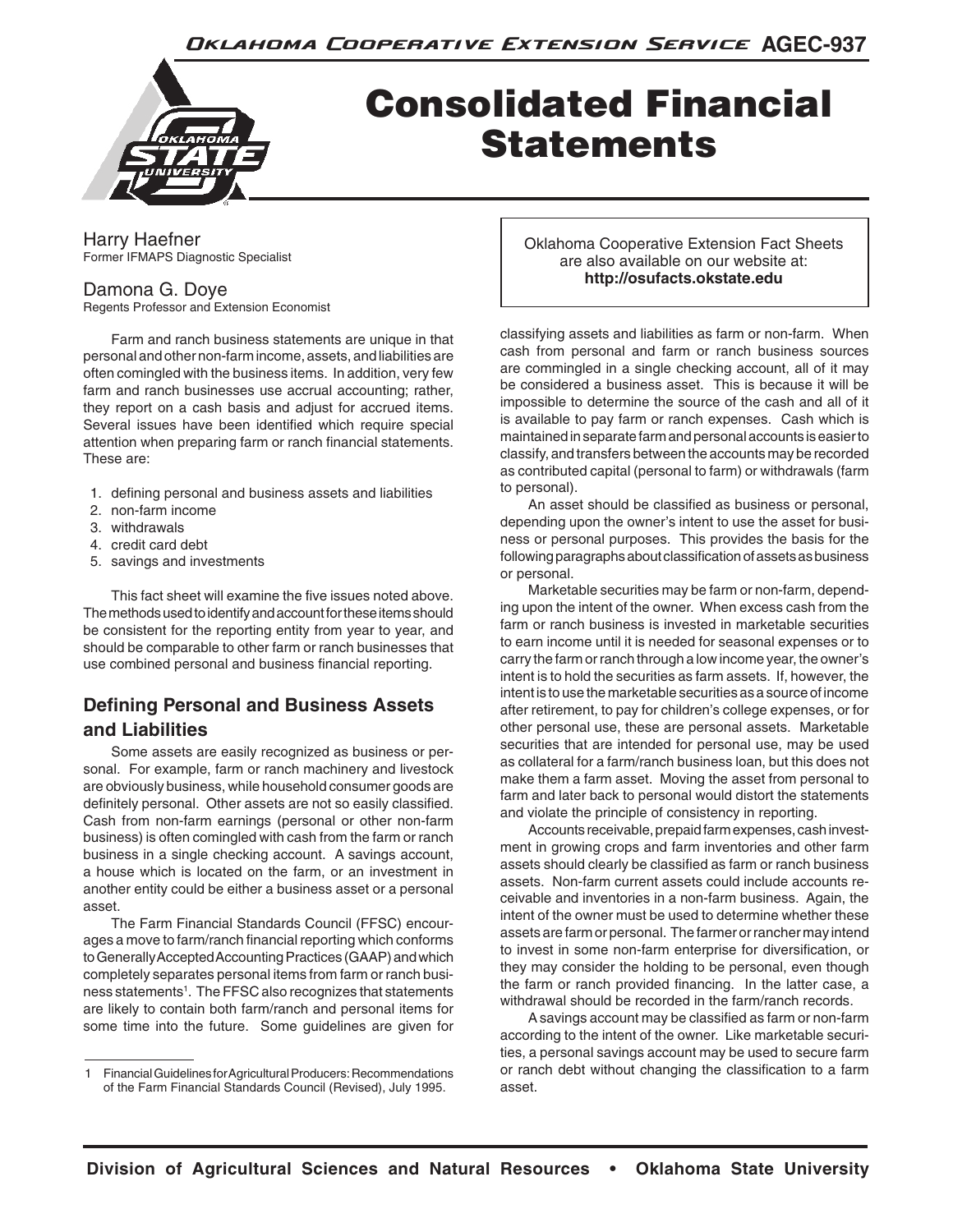Household items are consumer goods which may be current assets or non-current assets depending on their useful life. This type of asset is very difficult to value, is very seldom used as collateral for a loan, and is often retained by the owner who declares bankruptcy or who faces a foreclosure. If included on the balance sheet, these items should be listed as personal assets.

Houses and associated land also pose a problem of classification when farm and non-farm items are commingled on the financial statements. A house which is the residence of the farm or ranch owner should be classified as personal if it is located off the farm/ranch property. But a house located on the property may be considered an integral part of the farm or ranch business and real estate base, thus making it farm property. Or, it may be distinguishable and classified as nonfarm/personal property. The classification should probably be based on whether the land on which the house is situated is legally separate from the other farm/ranch property. For example, the documents showing ownership of the house and a few acres surrounding it may be filed with the county clerk or other local authority separately from documents concerning the land used in the farm enterprises. This part of the farm or ranch might be considered a personal holding. But, in some cases, the owner would not consider selling the land separate from the house and surrounding acreage, or the entire property may be used to secure a farm or ranch loan. In these cases, the house and acreage are a farm asset. The classification again depends on the intent of the owner and the interest of lenders.

Liabilities should be classified as personal or business, according to the use of funds which resulted from the liability. Assume that the farmer or rancher purchases a vehicle which will be used exclusively for the farm or ranch enterprise and he (she) borrows the amount of the total purchase price. This seems to be a farm debt regardless of whether it will be repaid from farm revenues or personal income. Conversely, assume that a vehicle is purchased for personal use only and that the owner has no income outside the farm or ranch business. This is clearly a personal liability and the payments on the debt should be recorded as withdrawals from the farm/ranch business.

## **London Case Example**

The Londons place cash from all sources into a single checking account. Since all of the cash is available to finance the farm business, it is classified as a farm asset. They maintain liquidity by investing in securities which are also considered farm assets. In contrast, their family savings account is intended for personal use and is classified as non-farm. Julie also inherited some stock which is held personally and classified as non-farm. Their non-current assets include several line items which are clearly farm assets and some which they consider to be personal. The cash value of Jack's life insurance policy is classified as non-farm as are the family auto, a rent house and shares of stock in State Bank. The State Bank stock could, alternatively, have been classified as an investment in other entities.

#### **Non-Farm Income**

In the changing structure of today's farm economy, farm and ranch operations increasingly rely on non-farm income to supplement farm earnings. Not including this income may, in many instances, seriously understate total earnings on an income statement. However, "non-farm" or "off-farm" income should not be confused with "personal" income.

Non-farm income includes income which is earned separately from the farm or ranch operation but that is available to the business operation and that contributes to business owner equity in the form of retained earnings. It includes income that is derived from the business assets listed on the balance sheet.

The income statement should not include income derived from personal assets not listed on the balance sheet, or income that is not available to the business operation. The purpose of the income statement is to report business-related income, not to be an exhaustive listing of all "personal" income of the owners that is available or intended for personal use only.

If personal income is included that is not related to assets on the balance sheet, the reconciliation of changes in owner equity is extremely difficult and the linkage between the balance sheet, income statement, and statement of cash flows becomes weak and difficult to trace. Where disclosure of wage earnings and other personal income not intended for use in the business is considered to be important, it may be best to list it as a footnote to the income statement rather than to include it in net income to be reconciled to other statements.

Thus, off-farm or non-farm income should include such things as interest earned on farm or ranch business accounts, rents, royalties, mineral leases, capital gain/loss on the sale of off-farm assets (if the assets are listed on the balance sheet), and earnings from other entities, businesses and real estate. Wages may be included depending on the use and availability of the wage income. The key factor on what to include in non-farm income is to maintain consistency among what is being reported on the balance sheet, the income statement, and the statement of cash flows.

There is a practical limitation to reporting income from non-farm business entities on the income statement. If other business entities are substantial, income statements should be constructed for those entities and reported separately. Not all farm and non-farm business income and assets can be combined and still maintain the ability to reconcile changes in cash and equity accounts. The combined process becomes so cumbersome that the operation needs to have separate "business only" financial statements.

Recognizing the difficulty of all the issues surrounding the combined reporting of farm/ranch and personal income, the FFSC encourages movement toward a clear separation of business and personal income. The FFSC continues to examine the multi-faceted issue of how to report personal assets, personal income, and withdrawals.

#### **Withdrawals**

In the strictest sense, withdrawals are: 1) cash funds or assets removed from business asset accounts; and, 2) the withdrawal or consumption of income listed on the income statement. Withdrawals may or may not be the same thing as family living expenditures. If any family living or any personal expenses are paid from personal funds or from income which has never been contributed into a business asset account, they are not withdrawals. The term withdrawal is used rather loosely in the industry at this time, but generally it means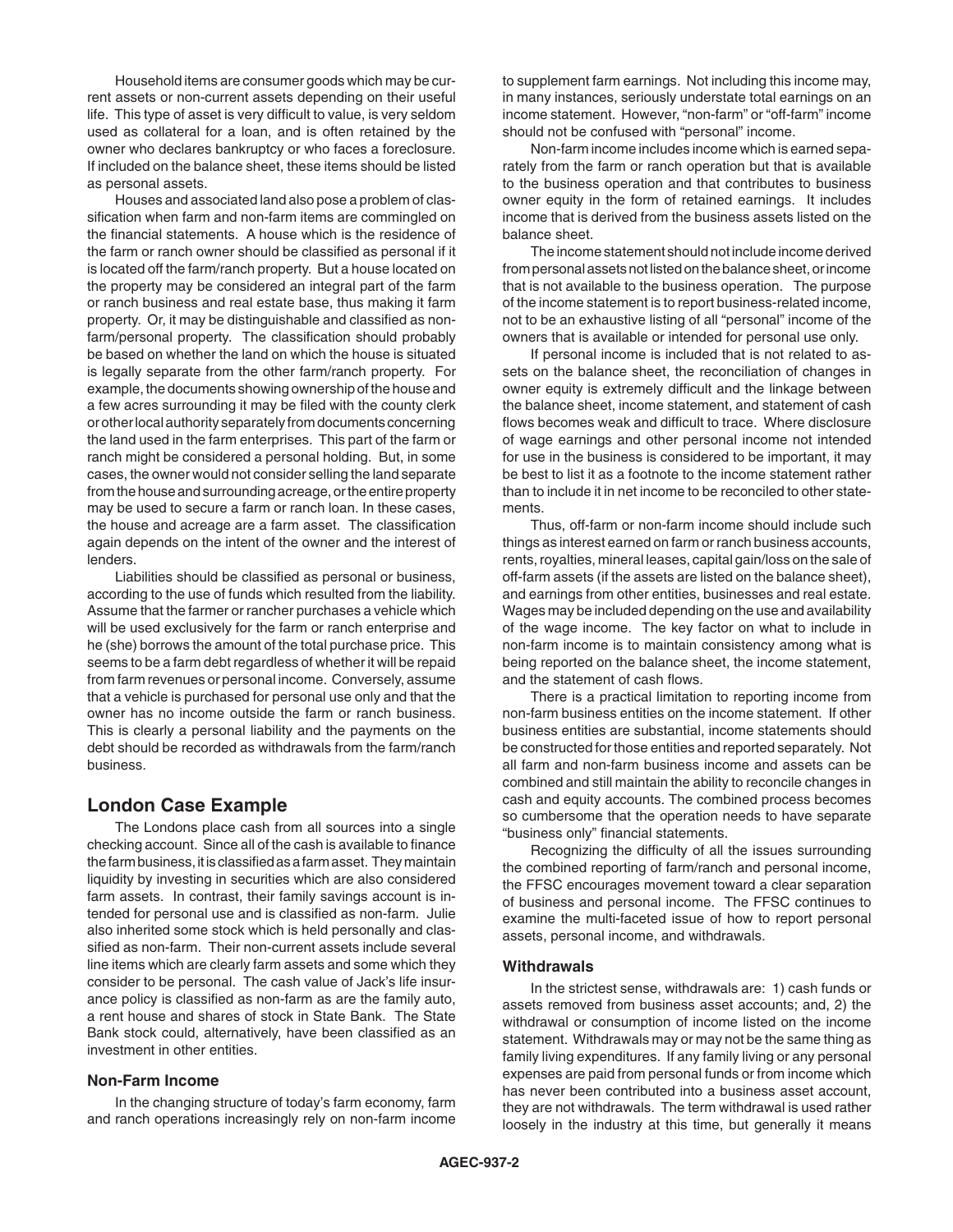funds or assets removed from the business and converted to personal use for family living, personal investment, or purchase of personal assets.

When personal income is reported on the income statement (such as wages), the interpretation of withdrawals must be extended. In this case, withdrawals could be more than the cash or assets directly removed from business accounts. It could include income reported that never entered into a business account. An example would be part or all of a wage paycheck that is cashed or deposited directly into a personal account for family living or personal use. In this case, the definition of "withdrawal" must be extended to include the removal of any income listed on the income statement for personal consumption, regardless of whether or not cash was transferred or removed.

The concept and reporting of withdrawals is closely linked to the definitions and assumptions associated with business/personal assets/liabilities on the balance sheet, and with farm/non-farm/personal income reported on the income statement. An assumption or decision on reporting in one affects the other. For this reason, the FFSC continues to study withdrawals and how they are to be defined and reported.

#### **Credit Card Debt**

Credit card debt is usually thought of as a personal liability. However, credit cards are increasingly being used to finance purchases for farm use as well, and such debt should be classified as a farm liability. As with checking accounts, farm/ranch and personal debt may be comingled in a single credit card account. This makes it difficult to determine the amounts to be classified as farm/ranch versus personal. The original amount of credit card financing for farm or ranch purposes may be determined by recording the transactions as they take place. But when a payment is made on the outstanding balance, does it reduce the personal portion, the farm/ranch portion, or part of each? Since interest on a farm business liability is tax deductible, the farmer or rancher would likely prefer that all payments are applied to the personal portion until such time that the personal portion is paid off. In contrast, the IRS would probably prefer that the payments be applied

to the farm debt first. The best way to identify personal and business credit card debt is to use separate accounts. In many (perhaps most) cases, the farmer or rancher would be well advised to seek other financing for the farm or ranch operation which would carry a lower interest rate.

Credit card debt incurred to finance the farm or ranch operation should be included on the balance sheet as part of accounts payable, a farm liability. When the credit card debt is for personal use, it should be classified as a non-farm liability and entered on the balance sheet as non-farm notes and interest.

#### **Savings and Investments**

Savings accounts may be farm/ranch assets or personal assets. As discussed earlier, the classification depends upon the owner's intent. If the savings account is used to invest idle farm cash until it is needed, it should be classified as a farm account. On the other hand, if the savings account is to be used only for personal interests such as retirement or college funds, it should be classified as personal. The movement of cash from (to) the farm or combined checking account into (from) a savings account must be recorded so that the cash account can be reconciled in the statement of cash flows.

Short-term investments in marketable securities may be treated in the same manner as savings accounts. Long-term investments in other entities are non-current assets.

### **Summary**

The FFSC recommends that farm/ranch business financial statements be prepared without including personal assets, liabilities, and net earnings. A set of personal financial statements should then be prepared which includes the net equity of the owners in the farm/ranch along with other personal holdings. Income from all sources completes the presentation of the financial position of the owners. The personal financial statements may be considered an extension of the farm/ranch statements since the information is simply added to the business data.